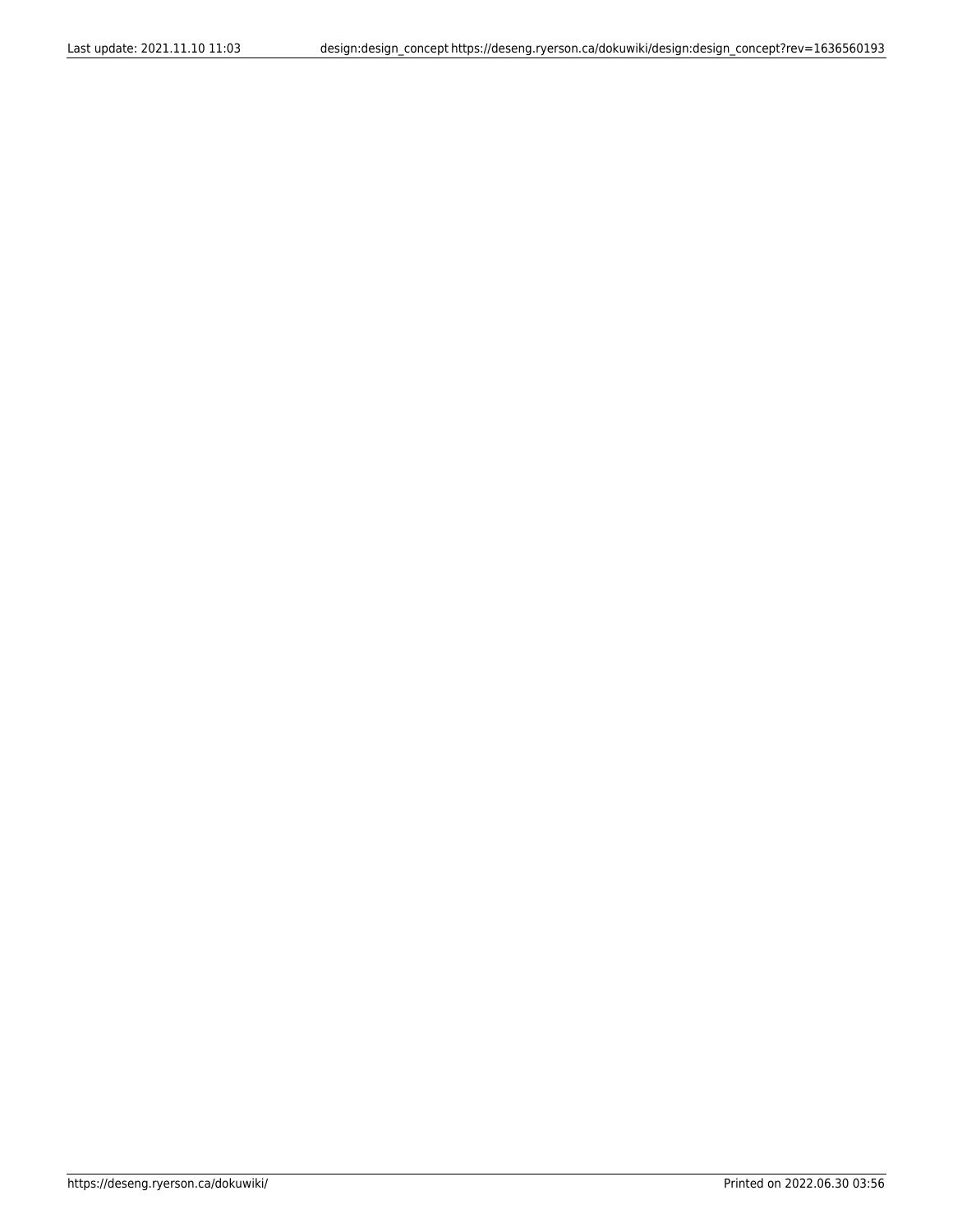# **Design Concept**

A design concept is a collection of embodiments that completely cover all the requirements of a design situation.

## <span id="page-2-0"></span>**What is a design concept?**

A design concept is a combination of [embodiments](https://deseng.ryerson.ca/dokuwiki/design:embodiment) that have been integrated into a coherent whole such that every [system](https://deseng.ryerson.ca/dokuwiki/design:system) is contributing to the fulfillment of the [requirements](https://deseng.ryerson.ca/dokuwiki/design:requirement).

- Embodiments are like building blocks used to construct a variety of different overall concepts for interventions, only one of which will eventually be the team's concept.
- Embodiments cover only some of the requirements; a concept must cover all the requirements.

By definition, concepts are quite vague.

- You will not know the precise shape, mass, behaviour, colour, etc. of a design when it is still in the conceptual stage.
- But you will know the principles and technologies that are needed to eventually implement a suitable design intervention.

Design concepts are often described graphically with a sketch. Here are some sample design concept sketches.

Notice how different they are from one another.

- Some are much more polished than others, but they're all equally valid as design concepts.
- The sketches themselves are relatively meaningless on their own.
- They become significant when all the other information about the design (the [PRS](https://deseng.ryerson.ca/dokuwiki/design:prs), [PAS,](https://deseng.ryerson.ca/dokuwiki/design:pas) etc.) is available; the design concept stitches all this information together setting a direction for a final design intervention.

Just because many design concepts are rendered as having shape doesn't mean the final intervention's shape must be the same. Even at this stage, the structure of the design must submit to the needs of

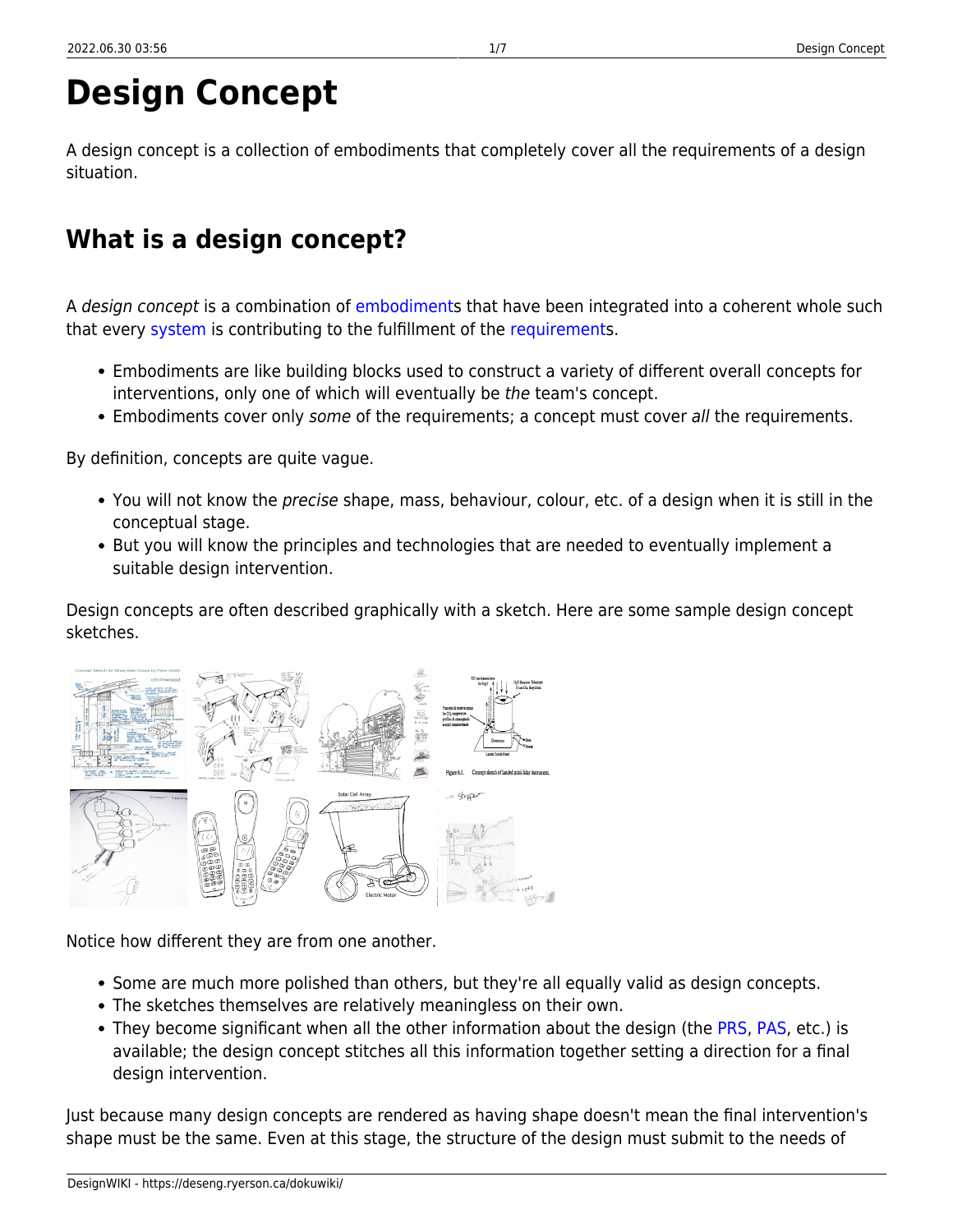behaviour and function, and will change to ensure behaviours and functions are available in the best possible ways.

Design of complex interventions is a process of gradually seeking out the best of very many possible design interventions.

- It is easier, faster, and cheaper to develop and evaluate design concepts than it is to develop and evaluate many different fully detailed designs.
- Even though concepts are vague, it is possible to distinguish between those that are likely to be suitable and those that are likely to be unsuitable.
- The number of unsuitable designs is almost always much, much larger than the number of suitable designs, so even a qualitative assessment - based on concepts rather than fully detailed designs is more effective and efficient at zeroing in on the "best" designs in the long run.

## <span id="page-3-0"></span>**How do we develop design concepts?**

A [morphological chart](https://deseng.ryerson.ca/dokuwiki/design:morphological_chart) implies a large number of overall concepts. We call the set of all these concepts a design space.

Our job at this point in the [design roadmap](https://deseng.ryerson.ca/dokuwiki/design:design_roadmap) is to try to find the best concept in the whole space. This is usually an intractable task.

There are many ways to manage the complexity of exploring a design space. To keep things simple in this course, we will follow only one process, described below.

> **Remember:** As you work on your concepts, you may find there are unanswered questions about the [design brief](https://deseng.ryerson.ca/dokuwiki/design:design_brief) or your [goals](https://deseng.ryerson.ca/dokuwiki/design:situation_scan#goals) that require doing further research.

If this happens, it's vital that you document that research in your [situation scan.](https://deseng.ryerson.ca/dokuwiki/design:situation_scan)

## <span id="page-3-3"></span><span id="page-3-1"></span>**Step 1: Select preliminary concepts**

The goal of this step is to identify a few concepts from the [morphological chart](https://deseng.ryerson.ca/dokuwiki/design:morphological_chart) (MC) that a team believes are likely to be reasonable places to begin developing a full intervention.

Each team member will:

- Review the [Persona](https://deseng.ryerson.ca/dokuwiki/design:persona) and [SUC](https://deseng.ryerson.ca/dokuwiki/design:suc) for which they are responsible.
- Select from the MC embodiments that are "best" for their Persona situated in the SUC. You can only pick **one** embodiment from each row of the MC.
- Combine those embodiments into a single overall concept.
- <span id="page-3-2"></span>Document the preliminary concept and the justification for the selection of embodiments.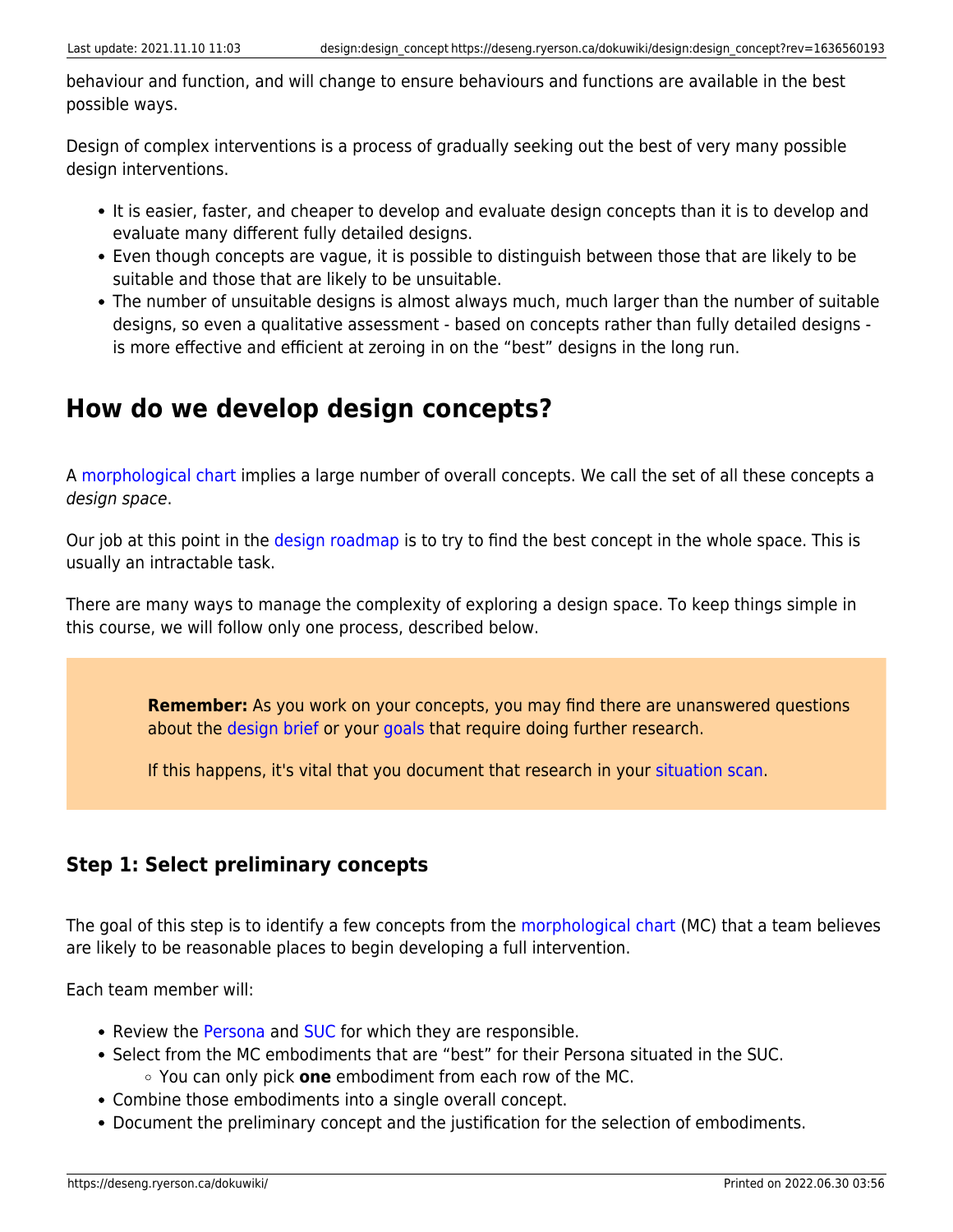## <span id="page-4-0"></span>**Step 2: Refine preliminary concepts**

Refining you concept involves two tasks: identifying interaction errors, and updating the concept to correct the interaction errors.

**This step must be performed at least twice.** That is, each team member with identify some interaction errors, then update their concept, then search for more interaction errors, then update their concept again.

#### <span id="page-4-1"></span>**Identify interaction errors**

Given a concept per team member (from Step 1, above), then next step is to refine that concept by thinking about how the product will be used by a given Persona in a given SUC, and looking for [interaction errors](https://deseng.ryerson.ca/dokuwiki/design:interaction_error) (IEs) between the concept and the users.

This step is done individually, each team member working on their own concept.

Think of watching a movie in which your Persona is using your concept in your SUC. Don't forget to consider the setup and put-away stages that precede and follow the actual use of the concept.

- Watch every single thing your Persona is doing.
- Think also of any co-users or other people in the SUC who may distract or otherwise influence your Persona.
- Consider each interaction the Persona has with the concept.
- What kind of mismatch might occur in that interaction?

The mismatches you identify are IEs. Document each one. Identify at least two or three distinct IEs throughout the "movie" of your concept's usage. Read more about [interaction error](https://deseng.ryerson.ca/dokuwiki/design:interaction_error)s.

- You should be able to find many IEs for a preliminary product.
- We do **not** expect you to find **all** of them.
- We **do** expect you to find significant ones throughout the entire usage.
- By showing you can find varied, representative, and significant IEs, you are demonstrating sufficient mastery for scholastic purposes. Finding IEs that are not sufficiently varied, not representative of all steps of usage, or not significant is indicative of insufficient mastery.

#### <span id="page-4-2"></span>**Update the concept**

Now, given the interaction errors, modify your concept to address those errors. Remember, an IE is always an error on the product's side of an [HMIL.](https://deseng.ryerson.ca/dokuwiki/design:hmil)

IEs will arise from mismatches between what one or more of your embodiments can do, and what users expect.

You cannot change humans, so you cannot change your target users or expect them to behave differently than they otherwise would.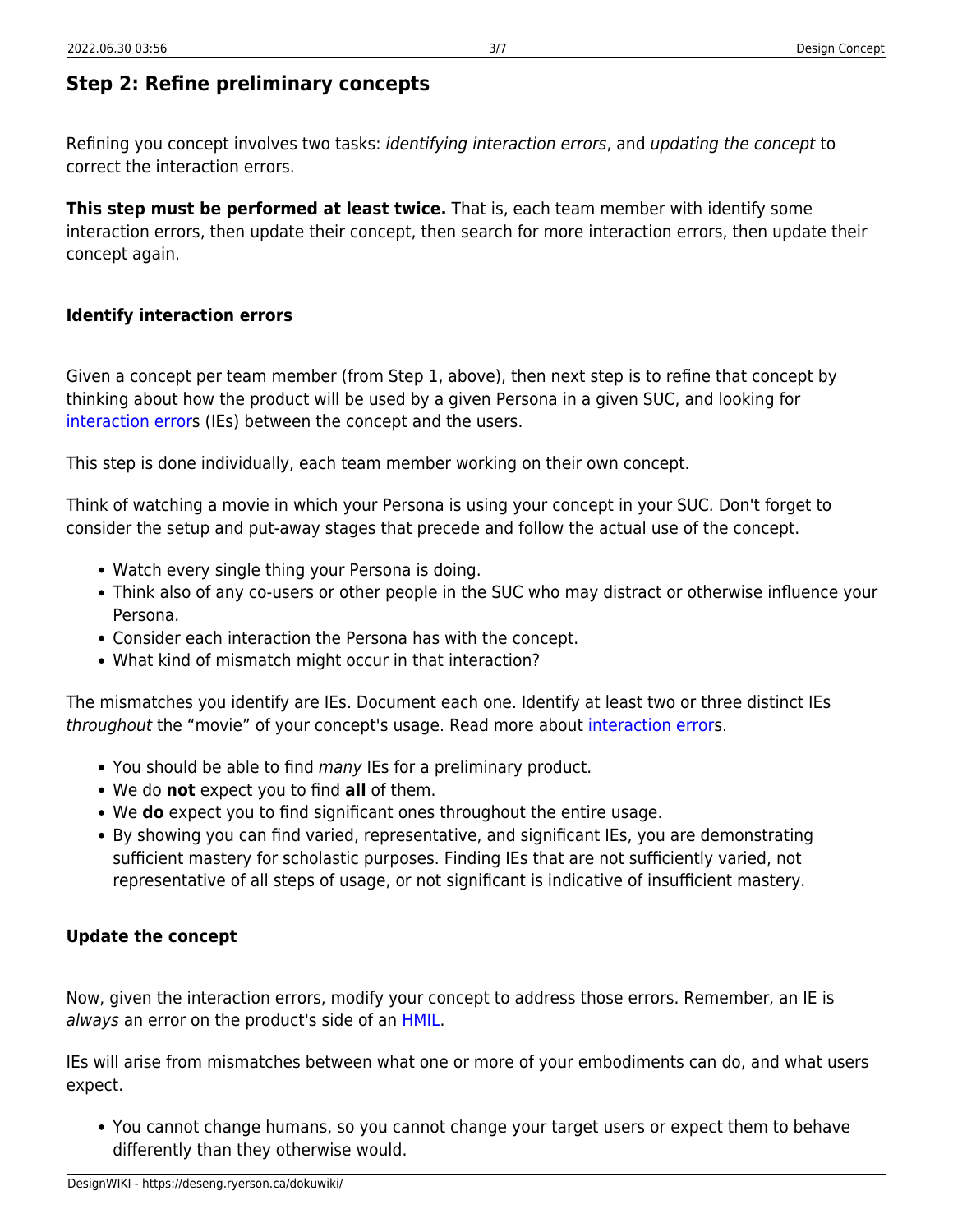• Instead, you must change how embodiments work to interact better with the users.

This can be done in two ways.

#### **Option A: Adjust an embodiment**

You can change position, orientation, general size, general shape, weight, texture, or any other attribute of the embodiment.

#### **Example 1: Designing a way to dispense food and drink, including coffee, on aircraft.**

- Your original concept places a coffee maker, including a rather large tank of hot water, at the top of a cart. You did this to prevent the flight attendants from having to bend repeatedly to reach a coffee maker positioned low on the cart.
- You subsequently identify an IE: the most ergonomic location of handles to push the cart is such that the resulting forces may cause the cart to tip over because of the heavy water tank at the top of the cart.
- You revise the coffee system so that the hot water tank is located at the bottom of the cart while the coffee dispensing subsystem remains at the top of the cart. This changes the weight distribution and improves stability without adversely affecting the ability of flight attendants to reach for coffee easily.

What else might you have done to improve the concept?

#### **Example 2: Designing a food blending system.**

- Your original concept includes buttons to select the speed/mode of operation of the device. The buttons are positioned such that an elderly person can easily press the correct button.
- You subsequently identify an IE: an elderly female user is preparing smoothies for their grandchildren (co-users), but the grandchildren are nagging the grandmother, distracting her. You realize you had not considered a distracted user when you arranged the buttons.
- You revise the size and separation of the buttons to decrease the chances of a distracted user pushing the wrong button.

What else might you have done to improve the concept?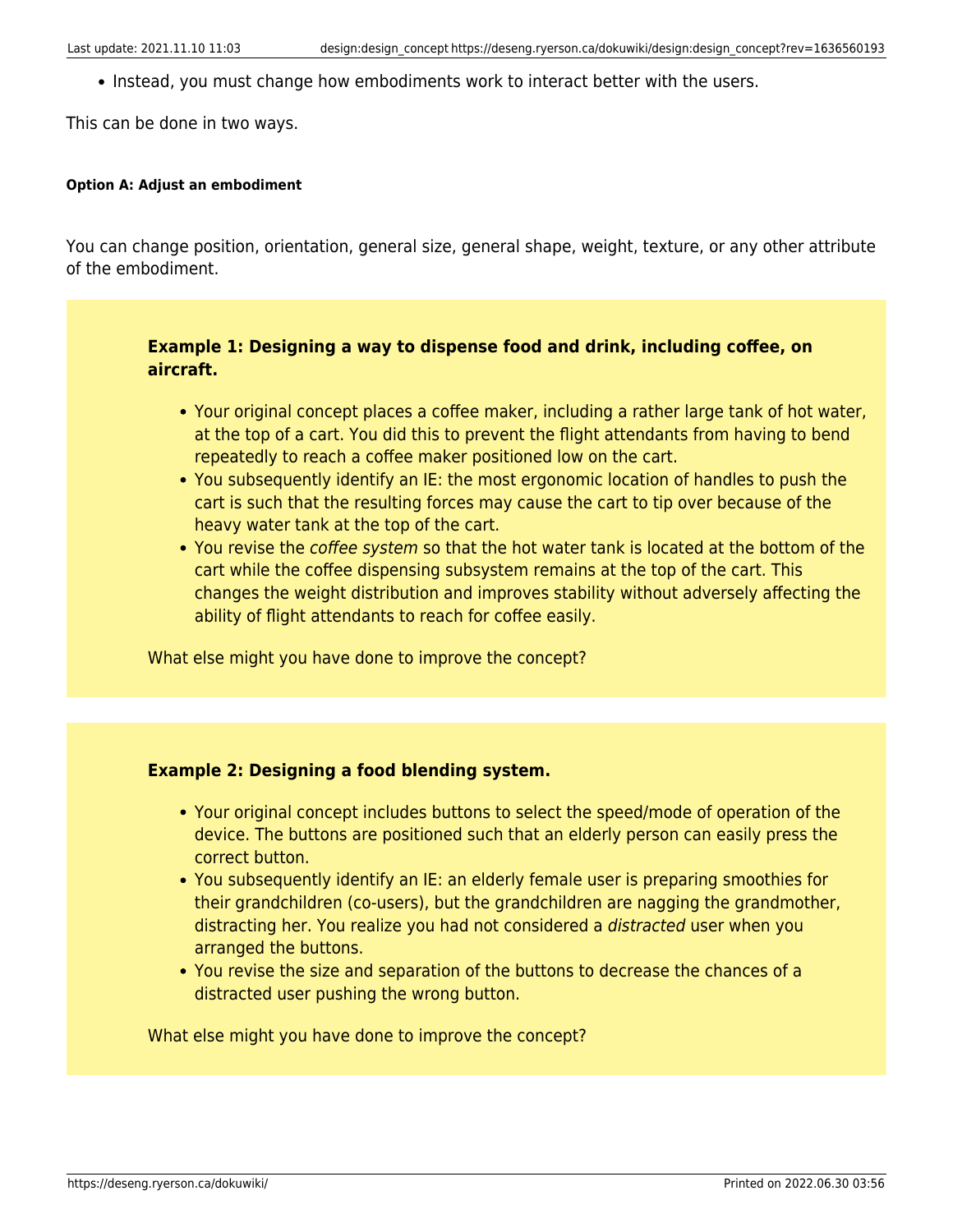#### **Option B: Replace an embodiment**

You may not find any way to alter an embodiment to correct for an IE. In that case, go back to your team's [morphological chart](https://deseng.ryerson.ca/dokuwiki/design:morphological_chart) and look through the alternative embodiments for the system in question. Select another embodiment and reconstruct your concept to include the new embodiment that you believe will address the IE in question.

#### **Important notes**

You may conceive of a new embodiment that had eluded you during the [ideation](https://deseng.ryerson.ca/dokuwiki/design:ideation) step. If this happens:

- Review the new embodiment with your team.
- If everyone agrees that it's a good embodiment, add it to the [morphological chart](https://deseng.ryerson.ca/dokuwiki/design:morphological_chart) and document the addition, paying particular note of the circumstances by which you conceived of it.
	- Documenting "acts of creativity" in real life is important for matters of intellectual property.
	- $\circ$  Adding the new embodiment to the MC makes it available to your teammates as well.

### <span id="page-6-1"></span><span id="page-6-0"></span>**Step 3: Integrate preliminary concepts**

For this step, all students are expected to study a [22-minute video of a "Deep Dive"](https://www.youtube.com/watch?v=izjhx17NuSE) design by [IDEO.](https://www.ideo.com/) In particular, pay attention the part of the video about how the individual concepts were combined.

Once all team members have performed two iterations of refinement on their individual concepts, the team will work together to create a single concept embodying the best features of all the individual ones.

The goal is to create a single concept that can satisfy the needs of **all** the Personas in **all** the SUCs.

If you've executed all the steps properly, then all the concepts will satisfy the [requirement](https://deseng.ryerson.ca/dokuwiki/design:requirement)s of your project. In that case, combining the concepts should be relatively easy.

It is generally easier to combine two concepts for, say, small commuter aircraft than it is to combine a concept for a small commuter aircraft with a concept for a 500-person trans-Pacific airliner.

Here's how to execute this step:

- 1. Hold a meeting with your team.
- 2. Share all the individual concepts with all team members.  $\circ$  Be sure to include which Persona and which SUC are attached to the concept.
- 3. For each individual concept in turn, collaboratively decide what the key features of the concept are that are most relevant to the Persona in the SUC.
	- $\circ$  The team member who developed the concept under discussion should be considered the "expert" on that concept, and should be expected to respond cogently to questions about why particular [embodiments](https://deseng.ryerson.ca/dokuwiki/design:embodiment), shapes, sizes, materials, textures, etc. were chosen.
- 4. Collect the key features into a single list. These are the features that need to appear in your final concept.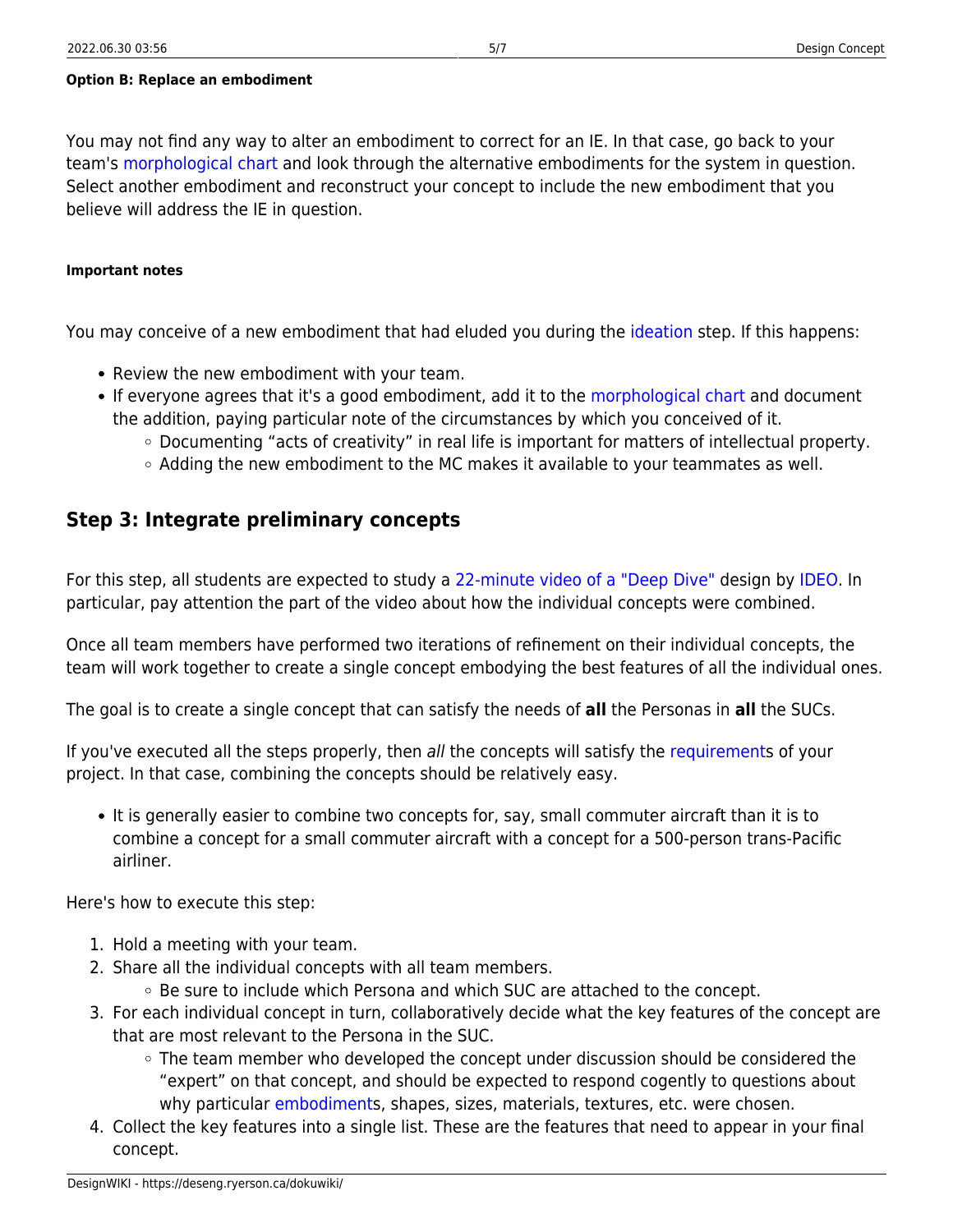- Check the list of features for duplicates or for features that conflict with one another for some reason (e.g., power requirements, size or capacity, etc.). The team needs to remove duplicates and resolve conflicts.
- 5. Collaboratively formulate a single concept that embodies all the features in the list. This is your final concept.
	- This final concept must (a) satisfy all the requirements, and (b) satisfy the needs of all the Personas in their respective SUCs.

#### **Important notes**

- You may find you are unable to integrate the individual concepts due to some incompatibility that only became evident once individual concepts were compared.
	- $\circ$  In this case, you will have to figure out what embodiments are responsible for the incompatibility and use the techniques in [Step 2,](#page-3-2) above, to fix the incompatibility.
- You may end up with a final concept that looks nothing like any of the individual concepts. This is not a problem.
	- $\circ$  Example: modern smartphones emerged from the combination of the [PDA](https://en.wikipedia.org/wiki/Personal_digital_assistant) and the [mobile](https://en.wikipedia.org/wiki/Mobile_phone) [phone](https://en.wikipedia.org/wiki/Mobile_phone), yet smartphones really don't look like either.

### <span id="page-7-2"></span><span id="page-7-0"></span>**Step 4: Build usage scenarios of final concept**

Given a final design concept, each team will develop a single [usage scenario](https://deseng.ryerson.ca/dokuwiki/design:usage_scenario) describing the "ideal" way that a generic user ought to use the product represented in the design. See the page on [usage scenarios](https://deseng.ryerson.ca/dokuwiki/design:usage_scenario) for details.

A reasonable metaphor for the usage scenario is that of a visual "instruction manual" for the product. The usage scenario will provide a baseline of use for subsequent analysis (see below).

### <span id="page-7-3"></span><span id="page-7-1"></span>**Step 5: Refine final concept**

This step is similar to [Step 2,](#page-3-2) except that now you all work collaboratively in your teams to refine the final concept.

Specifically:

- 1. Working together, look for several [interaction error](https://deseng.ryerson.ca/dokuwiki/design:interaction_error)s in your final concept by analyzing the [usage](https://deseng.ryerson.ca/dokuwiki/design:usage_scenario) [scenario](https://deseng.ryerson.ca/dokuwiki/design:usage_scenario)s.
- 2. Working together, look for ways to address the interaction errors of the final concept to improve the concept.

Remember to document the interaction errors you identify in this step just as you did in Step 2.